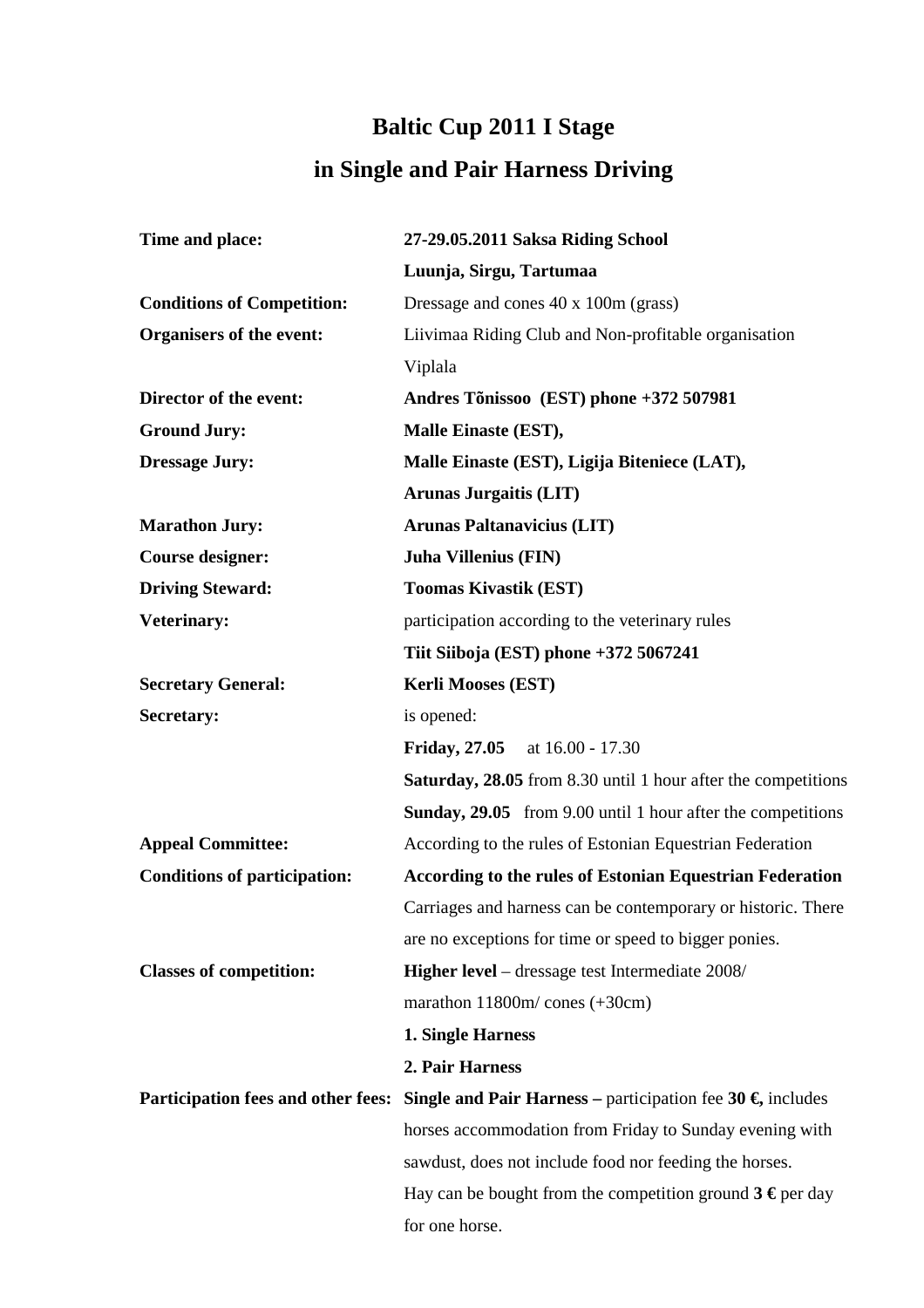|                                | Deposit for boxes $10 \in \text{(paid to secretary)}$ , that the         |
|--------------------------------|--------------------------------------------------------------------------|
|                                | competitors will get back after giving in clean boxes on                 |
|                                | Sunday.                                                                  |
|                                | Saturday evening Drivers Party 16 $\epsilon$ , at 20.00 in the inside    |
|                                | arena. Please register to the party with the registration to the         |
|                                | event.                                                                   |
|                                | Participation fees are paid in cash at sight.                            |
| People accommodation:          | Starest Hostel: tel.7400674 Tartu Mõisavahe 21 (8km)                     |
|                                | (http://starest.ee/).                                                    |
|                                | Electricity for cars $25 \in \text{from Friday to Sunday, includes the}$ |
|                                | possibility to use sauna.                                                |
| <b>Prizing:</b>                | <b>According to the rules of Estonian Equestrian Federation</b>          |
| <b>Prize fund:</b>             | Single Harness – 220 € (100, 70, 50). Rug for the winner,                |
|                                | cup. Rosettes for the 5 best;                                            |
|                                | Pair Harness – 220 € (100, 70, 50). Rug for the winner, cup              |
|                                | and rosettes.                                                            |
| <b>Registration:</b>           | until 20.05.2011 to e-mail voistlus@saksahobused.ee                      |
|                                | Please mark driver, co-driver, horses names and ages, type of            |
|                                | the carriage and measurements.                                           |
|                                | Delayed registration – double participation fee.                         |
| <b>Additional information:</b> | Organisers do not take liability for material or physical                |
|                                | damages that may occur during the competition to the                     |
|                                | competitors or other people, before, during or after the event.          |
|                                | Organisers recommend to have insurances.                                 |
| <b>Other information:</b>      | Cafe opened during the event.                                            |